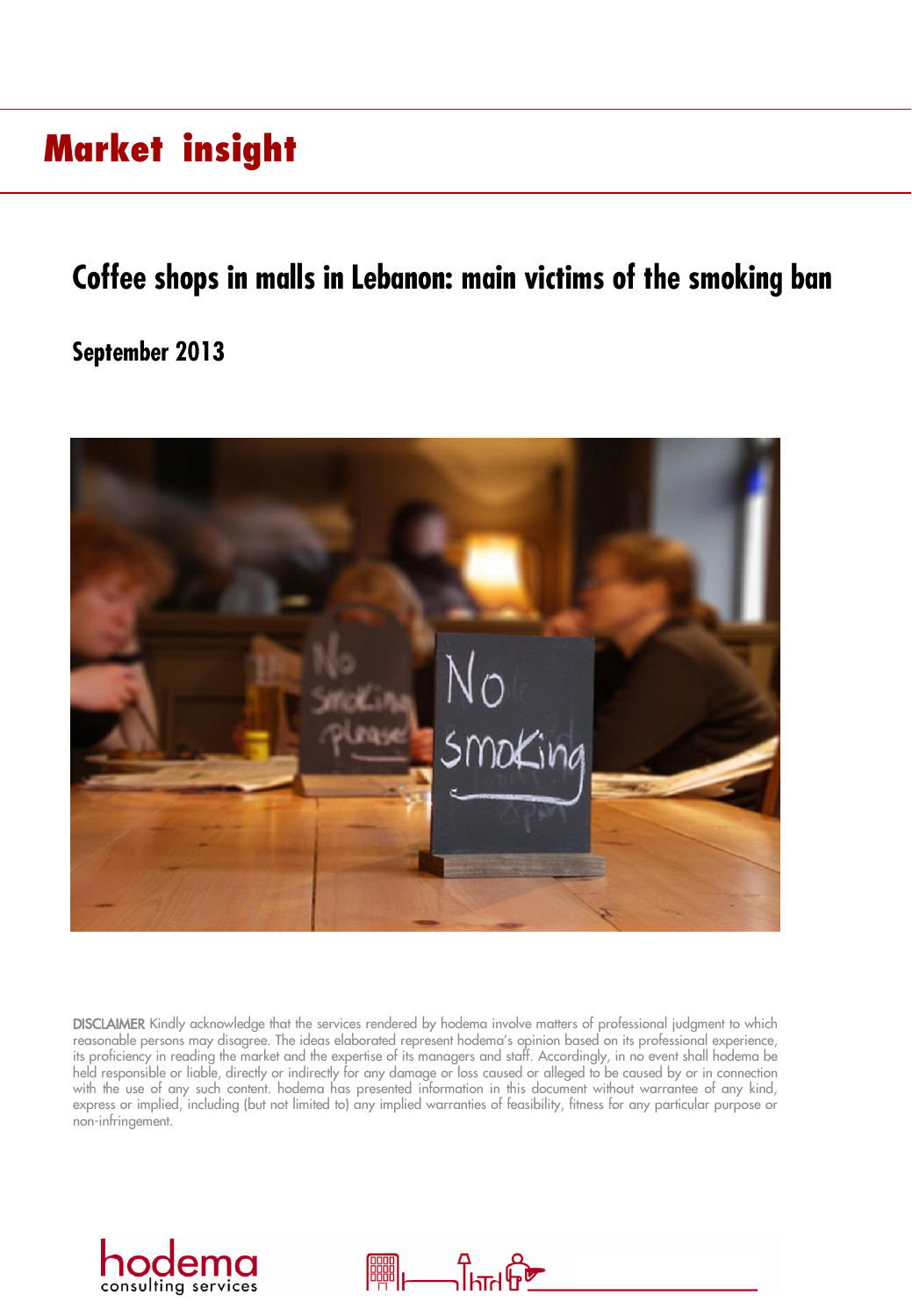**Market insight Coffee shops in malls in Lebanon: main victims of the smoking ban** 

hodema conducted in August <sup>2013</sup> <sup>a</sup> market study to evaluate the impact of the smoking ban law in the Food & Beverage industry one year after its implementation, with <sup>a</sup> focus on coffee shops in malls' indoor locations which appear to be the main victims. The study is based on hodema's knowledge of the hospitality market and an analysis of <sup>a</sup> panel of <sup>6</sup> coffee shop chains in Lebanon among which <sup>4</sup> are international brands and <sup>2</sup> are Lebanese grown chains. All findings are based on hodema's own field research and data gathered from the panel. In this document, we consider "coffee shops" as an outlet generating most of its revenue from coffee based beverages with <sup>a</sup> limited food offer and <sup>a</sup> small preparation area unlike "café-restaurants" which have <sup>a</sup> broad food menu and <sup>a</sup> larger preparation area.

### **General context**

On August 17th, 2011, the smoking ban, also called Law 174, was passed by the Lebanese Parliament. It dictates that "smoking, lighting a tobacco product or using such a product is prohibited in all enclosed public places, workplaces and means of public transportation." This includes restaurants, coffee shops, bars, nightclubs, and any other tourism or entertainment place. After months of tensions between F&B owners and the Lebanese authorities, the law took effect one year later and the ban was implemented all over the country, on September 3<sup>rd</sup>, 2012. With this measure, Lebanon follows the steps of neighboring countries such as Jordan, Syria and the Emirates. But unlike most countries where the smoking ban was implemented gradually, Lebanon decided to pass it all at once.

In a country where the cigarette consumption is three times higher than the world average<sup>1</sup> (about 38% of the adult population smokes regularly<sup>2</sup>, and many more enjoy a shisha occasionally), the Syndicate of owners of restaurants, cafes, nightclubs and pastries took the protest against the ban to the street. The movement is striving for "a balanced law that takes into consideration all the [Lebanese] factors, the tourism industry and the economy's need, and is comparable to related laws in several progressive countries"<sup>3</sup>.

In this challenging context, the owners and managers in the Food and Beverage (F&B) industry, and most specifically the operators of coffee shops located in malls, are facing growing challenges to abide by the law. They are the most affected by the ban, and have seen their sales drop drastically in one year following the law's implementation.

### **The smoking ban highlights in the F&B industry**

Law 174 requires that F&B businesses set up an "outdoor smoking area", at least 5 meters away from the entrance. If covered by a ceiling, this area should feature at least two open facades. Outlets that feature solely an indoor area should be completely non-smoking. F&B owners and managers are responsible for making sure that customers and employees abide by the law, otherwise they can be fined from LBP 1,350,000 to 4,050,000<sup>4</sup> . As for the clients, if they are caught smoking indoors, they have to pay a fine of LBP 135,000<sup>4</sup> which represents one fifth of the minimum wage.

<sup>1</sup> ERC British consulting group, study published in Le Commerce du Levant issue 5643, Aug 2013

**PUBLE 2** 

<sup>3</sup> Extract from an article published in Hospitality News, Issue 89, Aug-Sept 2013

<sup>4</sup> Tobacco Control official website



<sup>2</sup>World Health Organization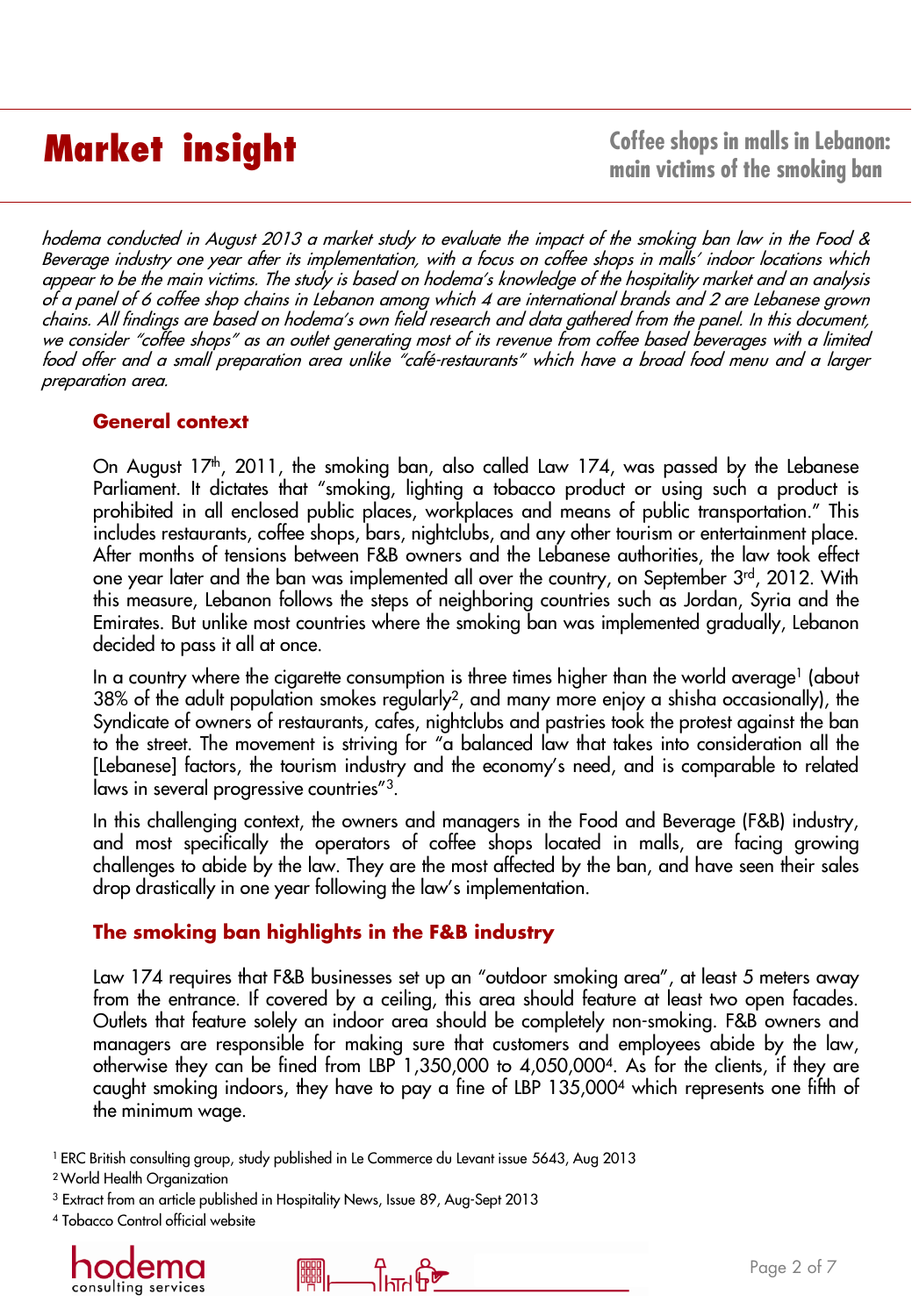### **Coffee shops: a large market share in Lebanon's malls**

Coffee culture has always been part of the Lebanese roots and the social life often revolves around a cup of coffee, hence the wide expansion of coffee shops all over the country. They gather both male and female clientele who drink their coffee while smoking shisha or cigarettes and playing cards or backgammon. Along with the countless small local and traditional cafés, there are about 20 coffee shop chains spread all over the country with around 15 international franchises and 130 outlets.

Coffee shops, usually located in busy shopping and business neighborhoods, have widely developed in the last few years in commercial centers. The latter have recorded an ongoing growth in the country since 2003 and are favored by coffee shops since they guarantee a minimum customer base, and attract a broad clientele throughout the day including Sundays. Coffee shops became a service complementing the customers' mall experience since they offer the option of resting and eating casually while shopping. Some cafés have gradually become destinations on their own, attracting people who primarily come to eat or chill even before hitting the shops. This explains the large share the coffee shops hold in malls representing an average of 25% of their total F&B supply while 12% are café-restaurants that have an extensive coffee offer.

consulting services

**Coffee shops in malls in Lebanon: main victims of the smoking ban** 

|  |  |  |  |  |  |  | Fig.1; Major coffee shop chains in Lebanon in 2013 |
|--|--|--|--|--|--|--|----------------------------------------------------|
|--|--|--|--|--|--|--|----------------------------------------------------|

|                            | # of outlets            | Concept origin |
|----------------------------|-------------------------|----------------|
| <b>Brioche Dorée</b>       | 2                       | International  |
| Café Younes                | 5                       | Homegrown      |
| Cappuccino                 | 3                       | International  |
| <b>Caribou Coffee</b>      | 4                       | International  |
| The Coffee Bean & Tea Leaf | 3                       | International  |
| Colombiano Coffee House    | $\overline{2}$          | International  |
| Costa Coffee               | 3                       | International  |
| Dunkin' Donuts             | 24                      | International  |
| <b>Espression Lavazza</b>  | $\overline{2}$          | International  |
| Gloria Jean's Coffees      | $\overline{\mathbf{A}}$ | International  |
| Krispy Kreme               | 6                       | International  |
| La Mie Dorée               | 3                       | Homegrown      |
| $\mathsf{Lina}\mathsf{S}$  | 13                      | International  |
| La Maison du Café          | 5                       | Homegrown      |
| McCafé                     | 13                      | International  |
| Moka & More                | 7                       | Homegrown      |
| Paparotti                  | $\overline{2}$          | International  |
| Paul                       | 6                       | International  |
| Second Cup                 | 5                       | International  |
| <b>Starbucks</b>           | 18                      | International  |
| Grid                       | 2                       | Homegrown      |
| Total                      | 130                     |                |







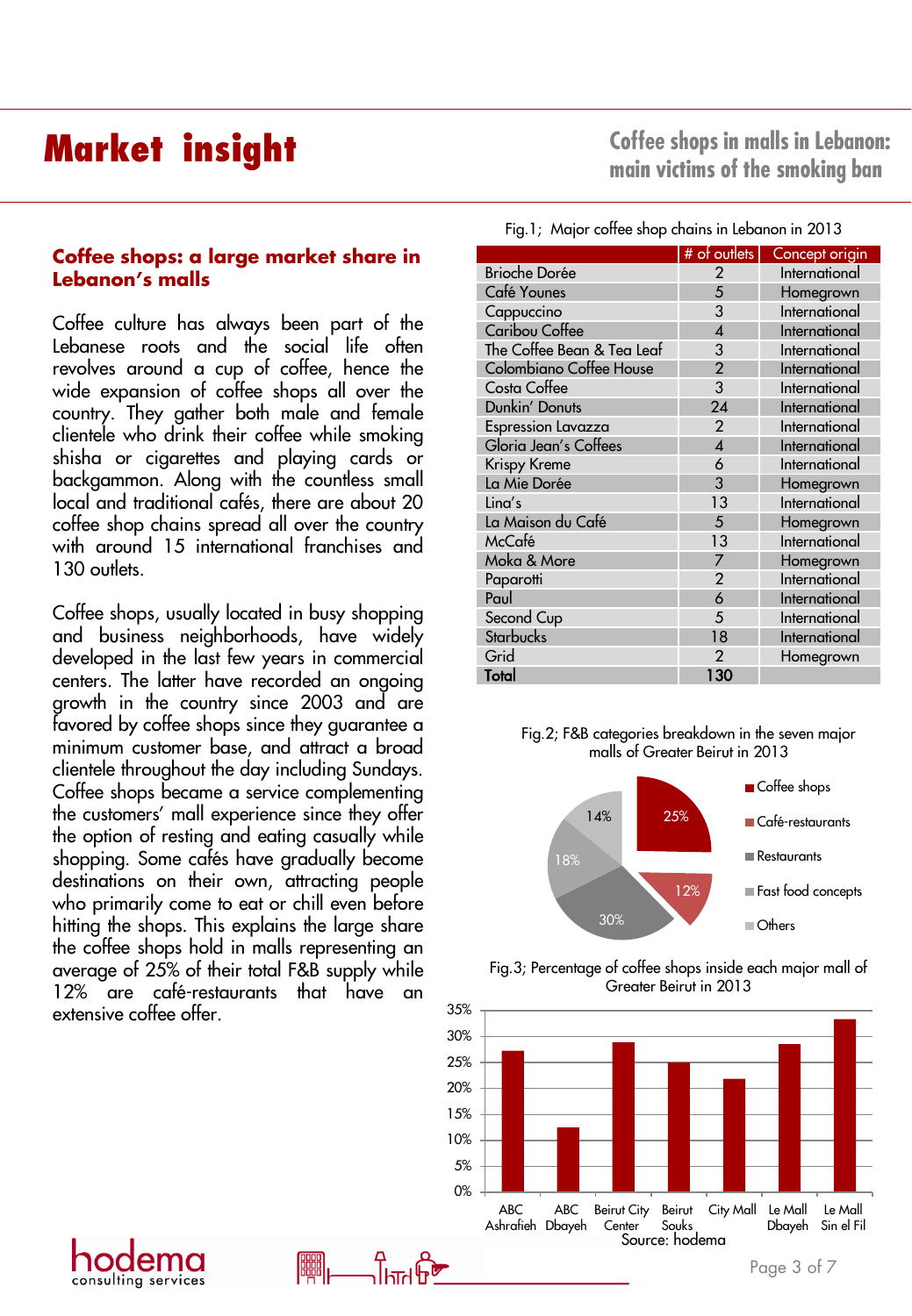### **Negative impact of Law 174 on coffee shops in malls**

However, **since the implementation of the** smoking ban, there is a downside of being located inside a mall for a coffee shop. Most commercial centers in Lebanon are closed structures, except for Beirut Souks and some areas in ABC Ashrafieh, and do not benefit from outdoor smoking areas. This makes it difficult for coffee shops to respect the ban especially that they have limited internal design options at hand to adapt their outlets to the legal requirements. Apart from this structural problem, coffee shops in malls are under heavy pressure by the mall managers themselves who are strictly applying the law while outlets outside malls, particularly in areas and regions where the state lacks authority, are enjoying more flexibility and attracting the smokers.

### **Drop of sales**

One year on, the negative consequences of Law 174 on coffee shops located in malls are noticeable. They aroused as an addition to the negative effect of the political instability that had hit the entire F&B industry and to which most professionals had started adjusting.

Since coffee is often associated with smoking, the ban led to a decrease of coffee sales that reached up to 50%<sup>1</sup> in some outlets. This drop was drastic given that their revenue streams rely mainly on





Fig.5; Average sale per seat before and after the ban in outlets outside malls in 2013 (in '000 of LBP)



Source: Studied panel actual figures; compiled by hodema

coffee consumption throughout the day (rather than on lunch or dinner services – the latter being limited by the mall's closing hours). As a result of the coffee drop, overall food orders also decreased since most customers order food or a dessert with their coffee.

According to Christine Sfeir, owner of Dunkin Donuts franchise in Lebanon, "the decline was felt overnight with a drop of sales of 30% compared to the day preceding the ban".

Indeed, the average sales per seat of coffee shops inside malls have witnessed a cut by half from an average of LBP 37,500 to 18,0001 (Fig.4) while the same brand located outdoors or benetiting from a terrace has seen a drop from an average of LBP 29,000 to 24,000<sup>1</sup> (Fig.5).

ᡨᠾᢪ᠖

<sup>1</sup>Studied panel actual figures; compiled by hodema

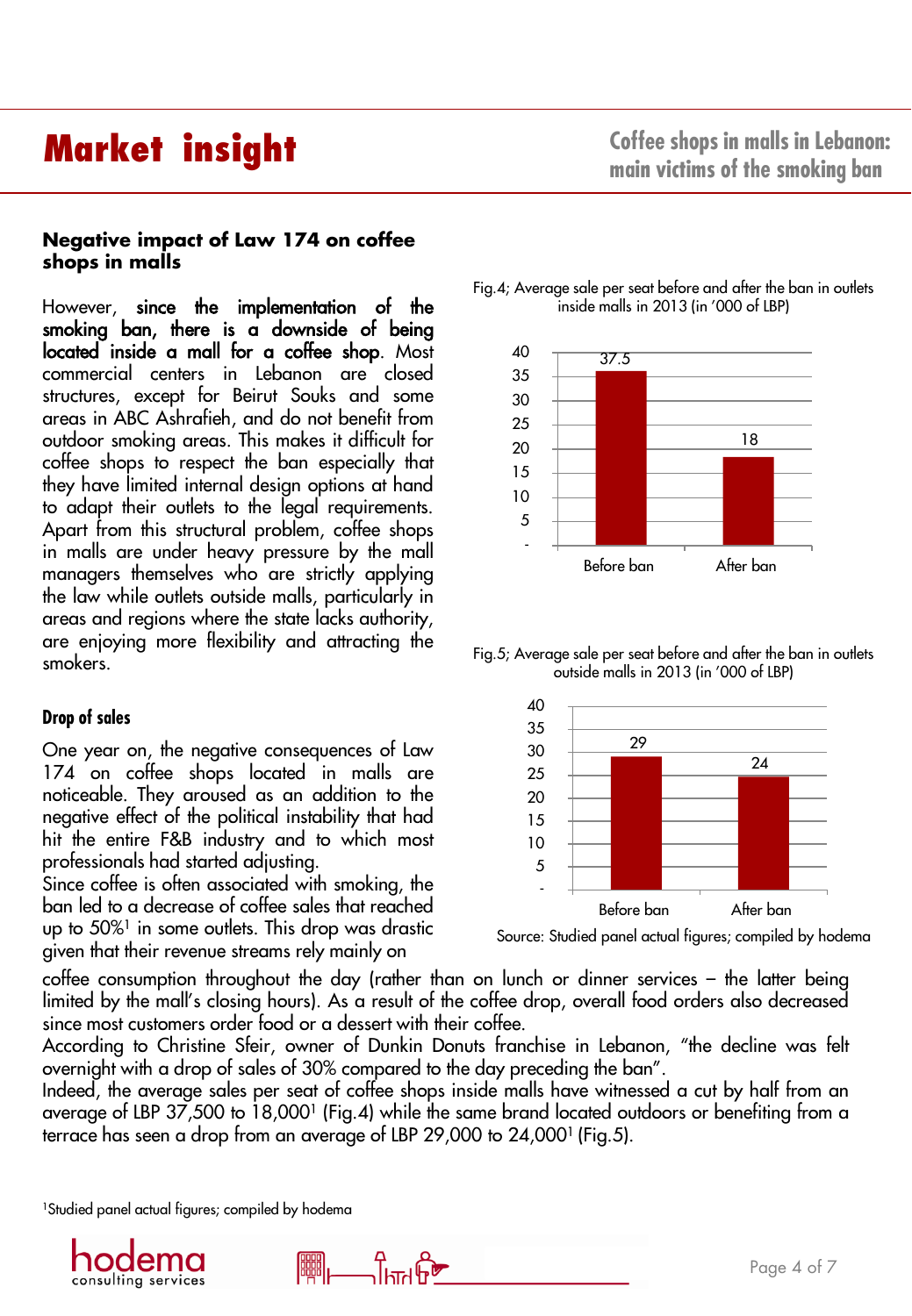**Coffee shops in malls in Lebanon: main victims of the smoking ban** 

In terms of percentage, the sales of coffee shops in the studied panel located inside the malls have dropped by 25% to 50%1, whereas the same brand, located in an outdoor area, recorded a decrease of only 1*5*%<sup>1</sup>.

This shows clearly that before the smoking ban implementation, coffee shops inside malls were recording higher sales per seat than those located outdoors. Their competitive advantage has weakened.

It is worth observing that coffee shops in malls that benefit from a terrace have gained a competitive advantage over those lacking outdoor space; they increased their sales in the last year.

### **Increase in the operational costs**

The second major consequence of the smoking ban on the activity of coffee shops in malls is the increase in costs. Like other F&B establishments, "coffee shops tenants have to face high fixed costs, thus any external negative factor affects directly their performances", says Lina Letayf, owner of La Mie Dorée sal which includes Paul and La Mie Dorée brands.

- Rent increase from 30% up to 50%<sup>1</sup> in some cases as a percentage of sale, due to the decrease in sale versus fixed rental fees: "Some in-mall outlets have even seen their rent go from 13% to 55% of sales after the ban implementation, thus shifting from a profitable business to a loosing one" says Sami Hochar owner of Lina's. Based on industry standards, rent should not exceed 20% of sales.
- Increase in their coffee costs: since coffee sales have dropped and foot traffic slowed down, brands are buying smaller quantities of coffee and are no longer benefiting from advantageous rates from their suppliers.
- Increase of the overall cost of goods: food sales rose to the detriment of beverages causing an increase in overall costs since, traditionally, food costs are higher than beverage'. Indeed, the food to beverage ratio went from 30%/70% to 35%/65%<sup>1</sup> in some cases since the smoking ban implementation. Hence the addition of food items in the coffee shops menus.

All the above factors drove the decline of profit margins in indoor coffee shops which are forced to reconsider their initial concepts and business models in order to survive.

ᡨᠾᢪ᠖

<sup>1</sup>Studied panel actual figures; compiled by hodema





Source: Studied panel; compiled by hodema

Fig.6; Impact of law 174 on coffee shops in malls in 2013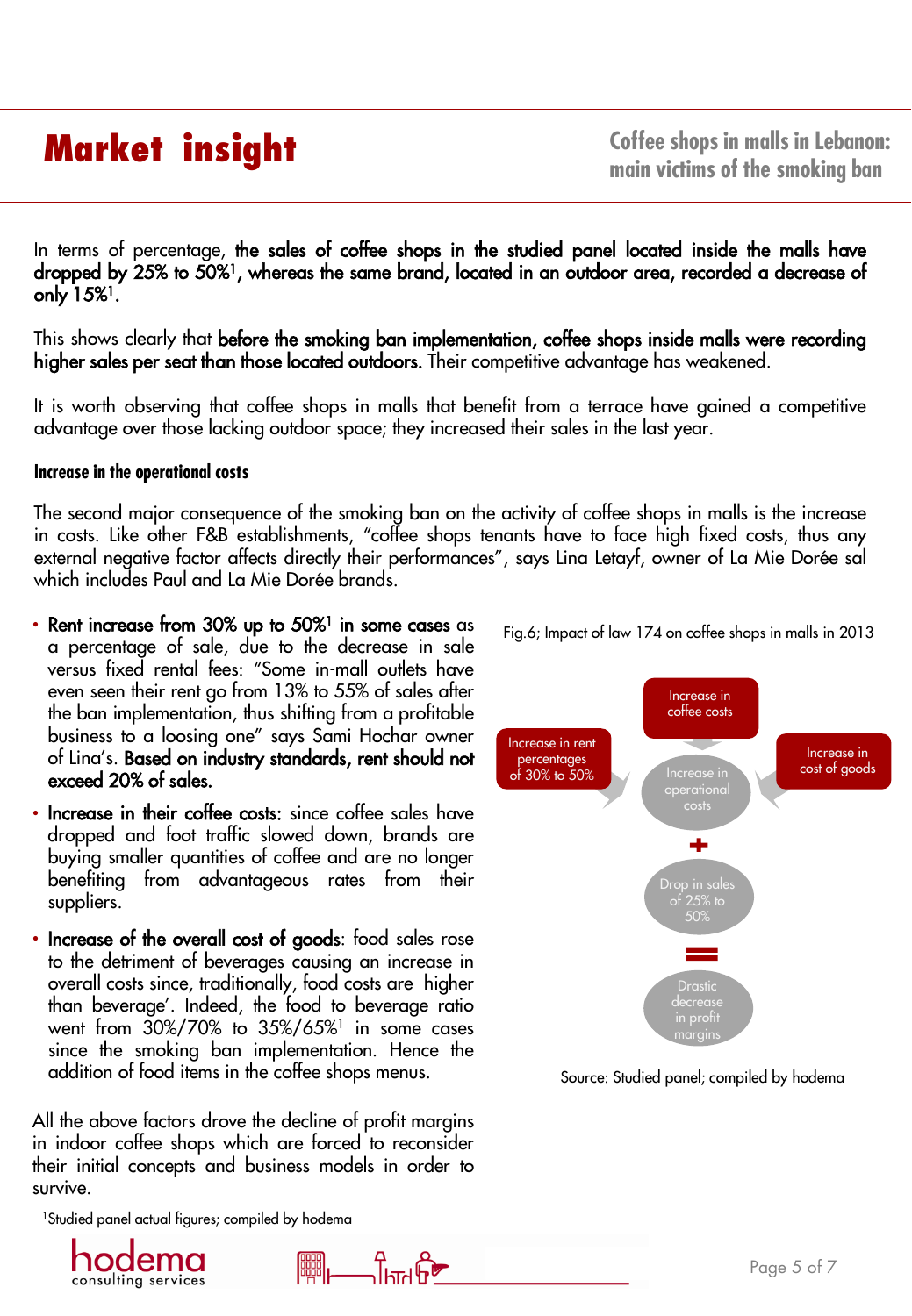### **A mandatory shift for the coffee shop concepts?**

Today, in the light of the current challenging context, owners of coffee shops in malls are reinventing their concepts as an attempt to face the obstacles of the smoking ban and keep up with the competition. Some, such as Brioche Dorée, are adding food items on their menus others such as Paul are planning to focus on their take-away service which sales recorded a lower drop than the dine-in, and enables the clients to enjoy food and beverage without the constraint of the smoking ban imposed in the outlet. Finally, some brands are questioning whether to open in malls or not in the future: "We could consider renting smaller spaces in malls dedicated to take-away", says Massaad Fares, owner of La Maison du Café while others such as Sami Hochar, owner of Lina's "will only open outlets in malls' outdoor locations, or will reconsider changing the business model of outlets in malls by opening kiosks rather than fullfledged coffee shops".

In the case of franchised coffee shop brands, this shift to adapt to the local context and legislation is often leading to conflicting strategies between the Lebanese franchisees and their international parent brand. This may go to the point of closing an outlet.

### **Uncertain future for coffee shops inside malls**

Based on the following main factors tackled in this study, one can question the viability of the coffee shop model in indoor malls altogether:

- Lebanon records one of the highest cigarettes consumption in the world; hence smokers represent an extensive target segment in the F&B industry
- Smoking ban is applied more strictly in Beirut malls than in other areas

᠆᠆╟╨╢┕<br>┙╢┞╨┦╟

**FUEL** 

- Smoking ban led to a drastic drop of coffee sales, coffee being often associated with smoking
- Coffee shops are highly reliant on coffee sales since their revenue streams are limited
- Drop in coffee sales led to a decrease in coffee order, hence an increase in coffee costs
- In some cases, coffee shops rents in malls reached up to 50% of sales, versus a maximum of 20% in industry standards
- Coffee shops in indoor malls are loosing their competitive advantage over outlets located outdoors

In a short to mid-term timeframe, the smoking ban obstacles faced by coffee shops in malls will lead to the closing of many of them, especially the ones lacking outdoor spaces. These failures can have a reciprocal impact on malls who count on coffee shops as one of their main F&B categories.